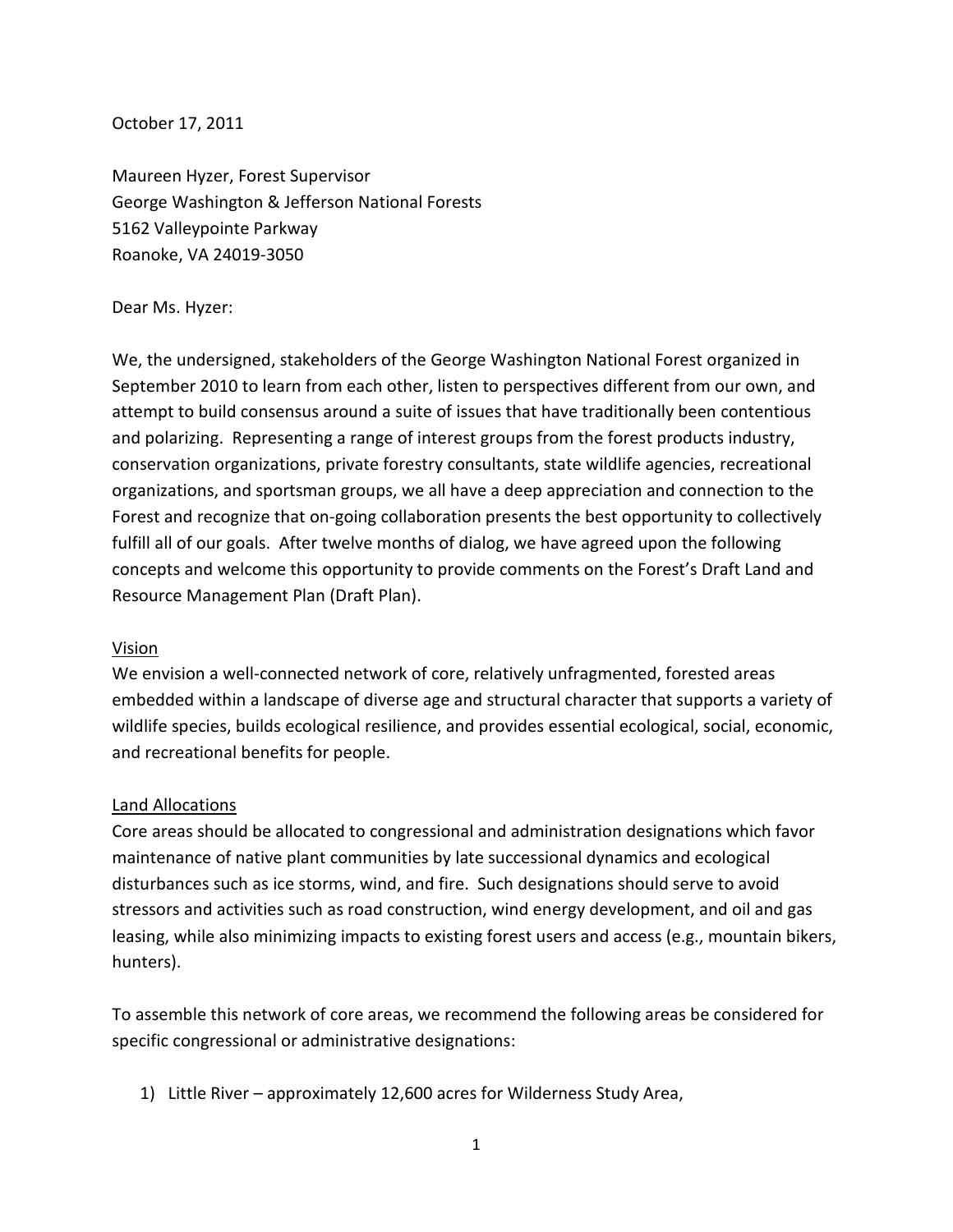- 2) Rich Hole Addition approximately 8,200 acres for Wilderness Study Area,
- 3) Rough Mountain Addition approximately 1,900 acres for Wilderness Study Area,
- 4) St. Mary's West approximately 300 acres for Wilderness Study Area,
- 5) Ramsey Draft Addition (aka Bald Ridge and Lynn Hollow) approximately 9,300 acres for Wilderness Study Area, also to include an adjustment of the Ramseys Draft Wilderness boundary to allow access by appropriate non-motorized wheeled vehicles, such as mountain bikes and hunting carts, to Shenandoah Mountain Trail,
- 6) Beech Lick Knob approximately 6,200 acres for Wilderness Study Area,
- 7) High Knob (aka Skidmore Fork) approximately 5,200 acres for Wilderness Study Area,
- 8) Three Ridges Additions approximately 370 acres for Wilderness Study Area, and
- 9) Gum Run/Oak Knob/Hone Quarry/North River Gorge (aka Shenandoah Mountain) approximately 55,000 acres for National Scenic Area.

For the areas on Shenandoah Mountain recommended for National Scenic Area, we support language similar to that used in the Virginia Ridge and Valley Act, with the following clarifications:

- a) Allow building of trails for non-motorized use (use of mechanized equipment for construction and maintenance as necessary), with locations mapped prior to legislation.
- b) Allow for creation of new wildlife openings of approximately 2 to 5 acres each, near existing system roads, with locations mapped prior to legislation. The number of openings and their locations should be determined at the project level using input from stakeholders.
- c) Allow maintenance of existing wildlife openings and waterholes, with locations mapped prior to legislation.
- d) Allow controlled burns, including ability to build/maintain temporary fire lines along existing roads, trails, old roadbeds, utility ROWs, and wildlife openings while minimizing creation of new dozer lines.

For areas recommended for Wilderness Study Area listed above, we support management prior to congressional approval under the Recommended Wilderness Study Area management area prescription defined in Alternative G of the Draft Plan.

We recommend that all Inventoried Roadless Areas not allocated to a congressional designation be designated as Remote Backcountry and managed consistent with the 2001 Roadless Area Conservation Rule.

For the remaining Potential Wilderness Areas, we recommend allocation to Mosaics of Habitat, with the following exceptions discussed by the Small Working Group: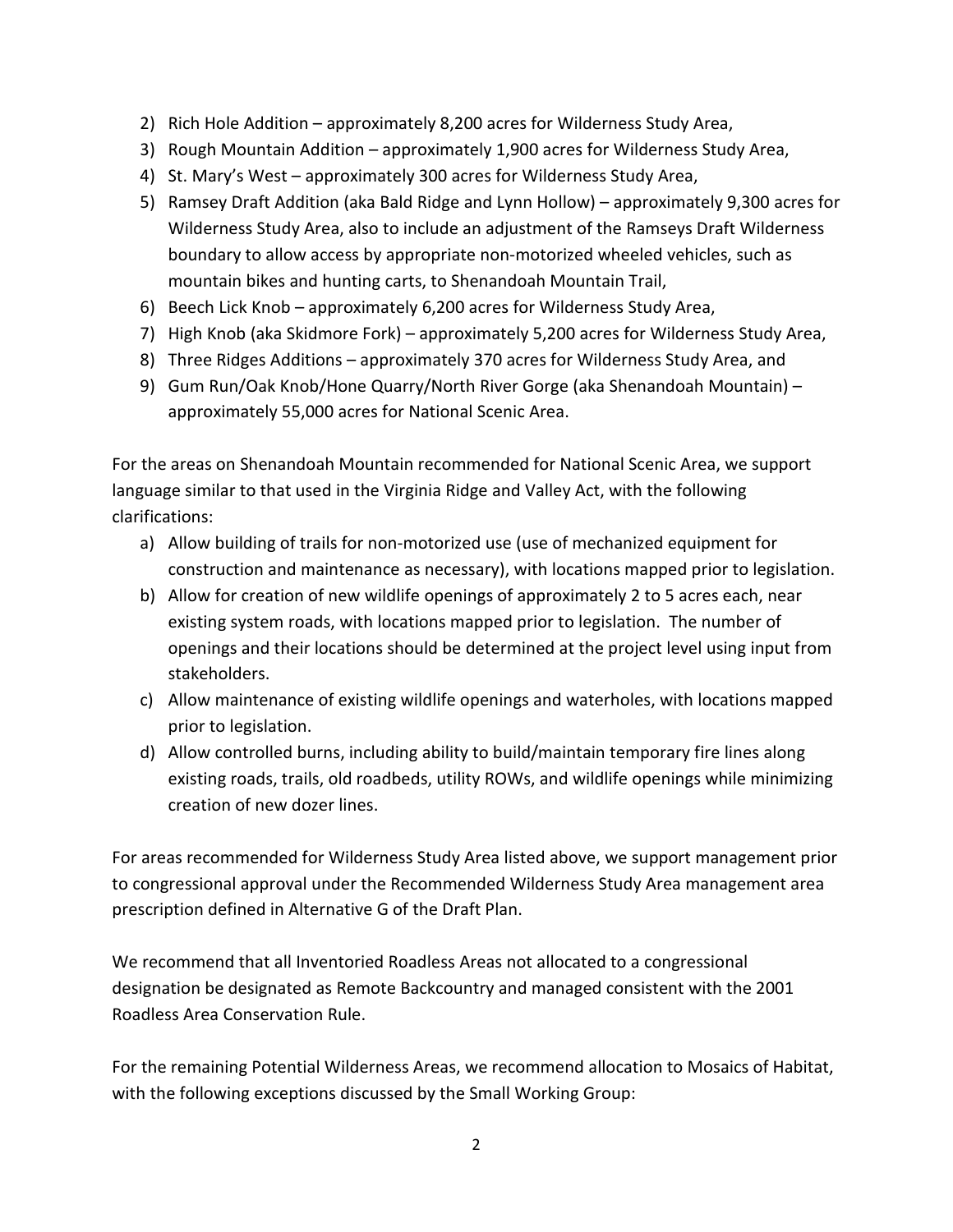- 1) Signal Knob, portions west of the Northern Massanutten Inventoried Roadless Area, and portions of eastern Duncan Knob should be designated as Remote Backcountry (or similar management area),
- 2) A 908-acre portion of Crawford Knob east of the Inventoried Roadless Area should be designated as Remote Backcountry,
- 3) A 4,923-acre portion of Archer Knob west of the ridge should be designated as Remote Backcountry, and
- 4) A 2,862-acre portion of Kelly Mountain east of the Inventoried Roadless Area should be designated as Remote Backcountry.

We recommend that any Potential Wilderness Areas allocated to Mosaics of Habitat or other management areas which allow road construction limit new roads to temporary ones where location and closure will be determined at the project level. Decommissioning of roads should also take into consideration the need for access to meet future habitat management goals. This land area remains available for timber harvesting, controlled burning, and other wildlife habitat development practices.Maintenance of existing or newly created wildlife openings and waterholes will be allowed. All parties interested in specific projects are encouraged to attend the planning meetings for those projects.

We recognize that there are or will be other management area prescriptions within these Potential Wilderness Areas (e.g., Special Biological Areas, Shenandoah Mountain Crest/Cow Knob Salamander Areas, etc.), and we do not intend for our recommendations to conflict with those prescriptions.

# Tiers of Management

Limited management intervention in core areas will serve to restore ecological processes, mimic natural disturbances, and maintain existing access through controlled burns, invasive species control, and trail construction and maintenance.

Outside of core areas, management activities such as timber harvest, firewood harvest, wildlife openings, waterholes, controlled burns, and other applicable habitat management techniques will primarily serve to promote ecological restoration by: 1) promoting oak reproduction, 2) enhancing habitat conditions for declining early successional species and other Species of Greatest Conservation Need in Virginia/West Virginia, and 3) restoring low diversity stands and systems severely altered from their historic range of variability (e.g., stands <40 years old, systems converted to white pine plantations, fire-dependent systems).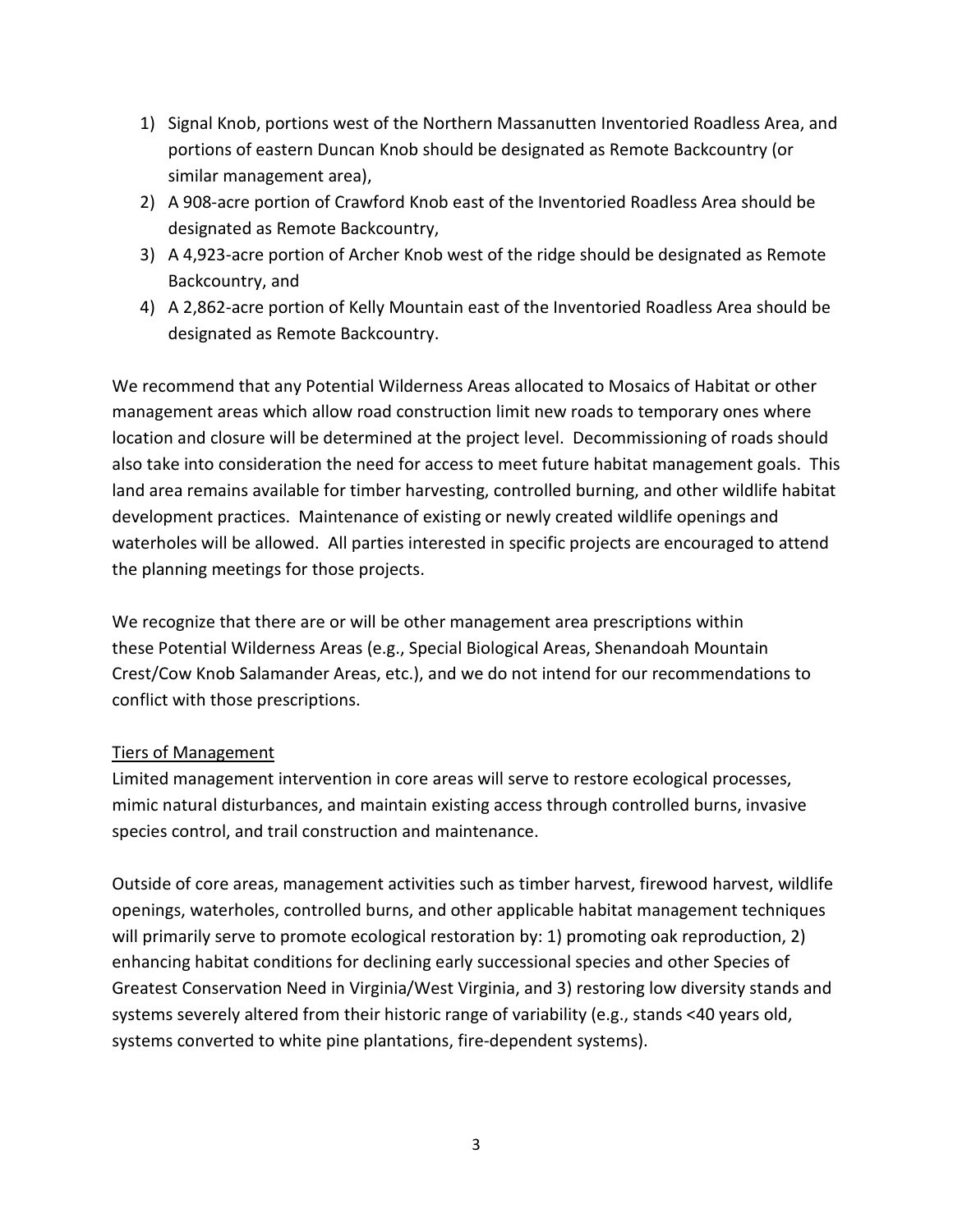To support jobs in rural communities and help address the habitat needs of wildlife species that require early successional, young forest habitat we collectively support an increase in timber harvesting. However, the various stakeholders could not come to agreement on the desired level of timber harvest, so to meet these objectives while recognizing the fiscal constraints of the agency, we support different ranges of timber harvest. Some members are able to support a timber harvest range of 18,000 to 35,000 acres over ten years occurring throughout Mosaics of Habitat and other management areas available to timber harvest. And those members also agree to work toward the higher end of that range, and advocate that the agency not settle on the lower limits. Other members prefer a timber harvest range of 35,000 to 45,000 acres over ten years which would allow lands available for timber harvest to be managed on a 100-year rotation. We agree that different types of timber stands will be considered eligible for harvest, including trees 80 years or older and we support the use of Region 8 old growth guidelines for determining such eligibility.

We also support a range of 12,000 – 20,000 acres/year of controlled burning. Disturbances by fire result in habitat changes that differ from those created by timber harvesting, and should be used in conjunction with an active timber harvesting program. We also support the use of fire in areas not suitable for timber production unless habitat objectives dictate otherwise. Guidelines for controlled burns should allow for burning under growing season conditions in order to achieve desired habitat results.

## Collaborative Process

Before and after a land and resource management plan is finalized, this group plans to continue our dialog and strive to find mutually beneficial, positive solutions that are best determined at the project level. To successfully achieve many of the goals listed above and others determined by the agency, we recognize the continued need to build trust, not only between stakeholders, but with the agency as well. We also extend a standing "open door" invitation to additional stakeholders who have not signed this document, but who wish to work collaboratively with us. We propose an incremental, consensus decision-making process that would involve collaborative project development, implementation, and monitoring in one geographic area at a time.

Specifically, we recommend identification of focal areas or opportunity areas which incorporate project activities involving multiple resources or interests. We envision that this group, or a smaller working group, would convene with the agency prior to any environmental analysis and, using the best available science and innovative technology, begin to develop recommendations for project activities. Projects may include trail construction and maintenance including use-specific trailheads and sustainable stacked loop trail systems, timber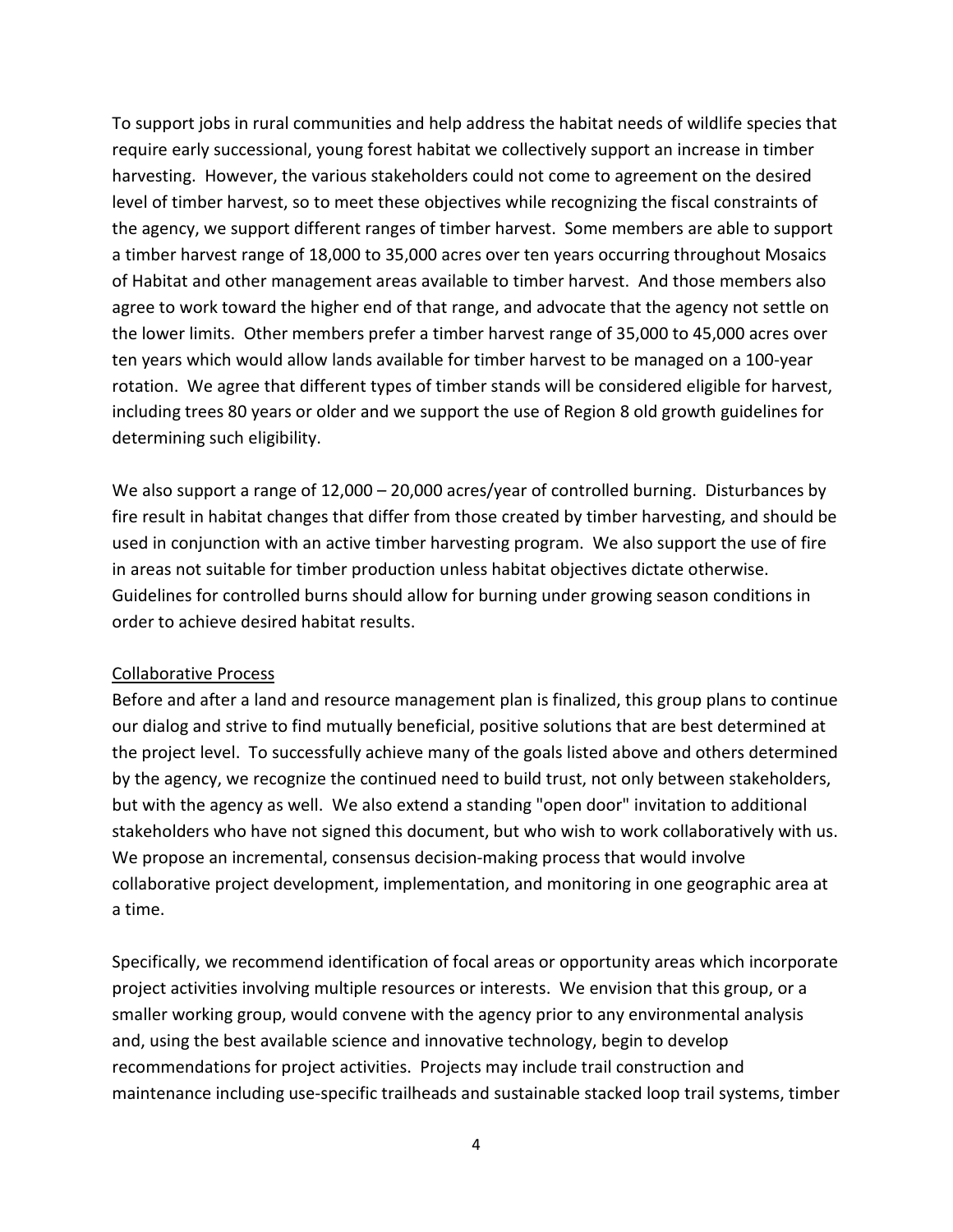harvest, controlled burning, stream restoration, development of wildlife openings, non-native invasive species control, road decommissioning, and/or other activities, any of which may not necessarily be implemented on the same acreage, but within a defined geographic area (e.g., watershed). The group would only recommend projects that were developed through a consensus decision-making process, the specifics of which would be determined at that time, but with the minimum understanding that consensus means that all participating stakeholders could support or at least would not oppose the recommended project. Later, the group would seek to work actively and collaboratively with the Forest Service as the agency analyzes and implements the project.

Our goal is to preclude the typical conflicts that arise during project development and avoid project appeals and litigation. Each organization within the group would also determine what they could contribute (e.g., financially, in-kind, analysis, monitoring, congressional advocacy, or simply verbal support) and as a group, determine and help seek funding opportunities available and pertinent to the project concept (e.g., stewardship contracting, Collaborative Forest Landscape Restoration Program, Priority Watersheds Program).

After the environmental analysis is completed and enough stages of each project have been implemented to demonstrate measurable progress towards collaborately-developed and agreed upon objectives, the group would then begin building additional support for the legislative process necessary to implement any congressional designations supported by the stakeholders in this agreement or in future stakeholder agreements in the same geographic area. While the Forest Service is the ultimate arbiter of its forest plan's recommendations for congressional designations and timber harvest, the group views its support of both as a package deal and agrees that any congressional designation would be explicitly linked to implementation of on-the-ground activities.

## **Conclusion**

Again, we appreciate the opportunity to work with the Forest on this revision of its land and resource management plan. We also greatly appreciate your support for and attendance at stakeholder group meetings and hope we can continue this important collaboration.